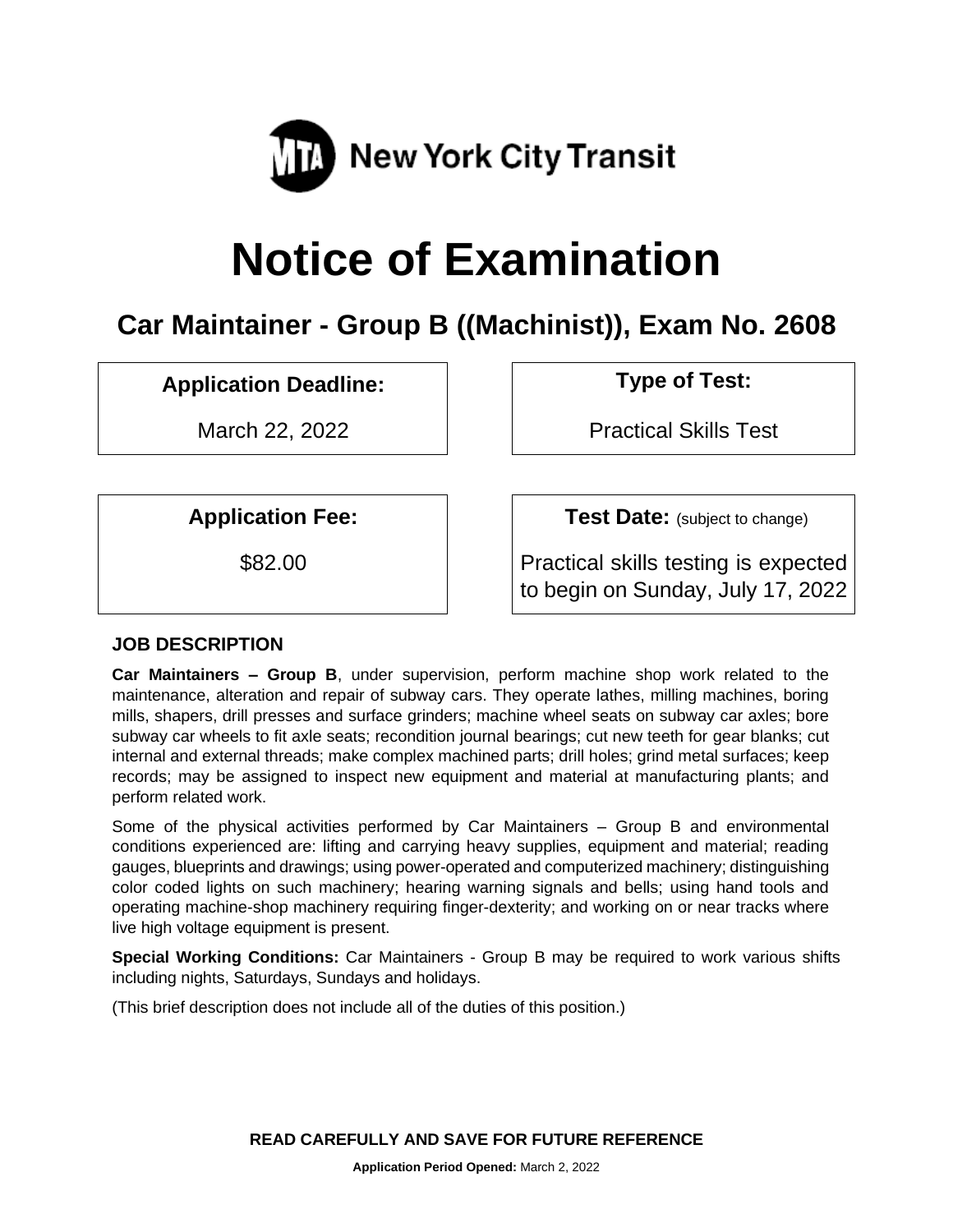#### **SALARY AND BENEFITS**

The current minimum salary for Car Maintainer - Group B in the Division of Car Equipment is \$34.39 per hour for a 40-hour work week increasing to \$40.66 per hour in the sixth year of service. The current minimum salary for Car Maintainer – Group B in the Division of Maintenance of Way is \$32.93 per hour for a 40-hour work week increasing to \$36.24 per hour in the sixth year of service. These rates are subject to change. The benefits of this position include, but are not limited to, night and weekend salary differentials, paid holidays, vacation and sick leave, a comprehensive medical plan and a pension plan.

## **HOW TO QUALIFY**

**Education and Experience Requirements:** By the **last day of the Application Period,** you must meet the following requirements:

- 1. Four years of full-time satisfactory experience as a journey-level machinist in a machine shop, performing machine and bench work, including experience on the lathe, milling machine, surface grinder, shaper, boring mill and drill press; or
- 2. Three years of full-time satisfactory experience as a journey-level machinist in a machine shop, performing machine and bench work, including experience on the lathe, milling machine, surface grinder, shaper, boring mill and drill press, **preceded by one of the following:**
	- A. Two years of full-time satisfactory experience as a machinist's helper; or
	- B. Graduation from a recognized trade school or technical school with a major course of study in machine shop technology and tools or a closely related field totaling 600 hours or more; or
	- C. Graduation from a vocational high school with a major course of study in machine shop technology and tools or a closely related field; or
	- D. An associate degree, or a higher degree, from an accredited college or university with a major course of study in machine shop technology and tools or a closely related field; or
- 3. Completion of a four-year full-time apprenticeship in the machinist trade recognized by the New York State Department of Labor, U.S. Department of Labor or any state apprenticeship council, which is recognized by the U.S. Department of Labor.

If you have qualifying part-time experience, it will be credited on a prorated basis.

The vocational high school, technical school, or trade school must be approved by a State's Department of Education or a recognized accrediting organization. The college or university must be accredited by regional, national, professional or specialized agencies recognized as accrediting bodies by the U.S. Secretary of Education, and by the Council for Higher Education Accreditation (CHEA).

You are responsible for determining whether you meet the qualification requirements for this examination prior to applying. You may be given the practical skills test before we determine if you meet the qualification requirements. If you are marked "Not Qualified," your application fee will **not** be refunded, and you will **not** receive a score.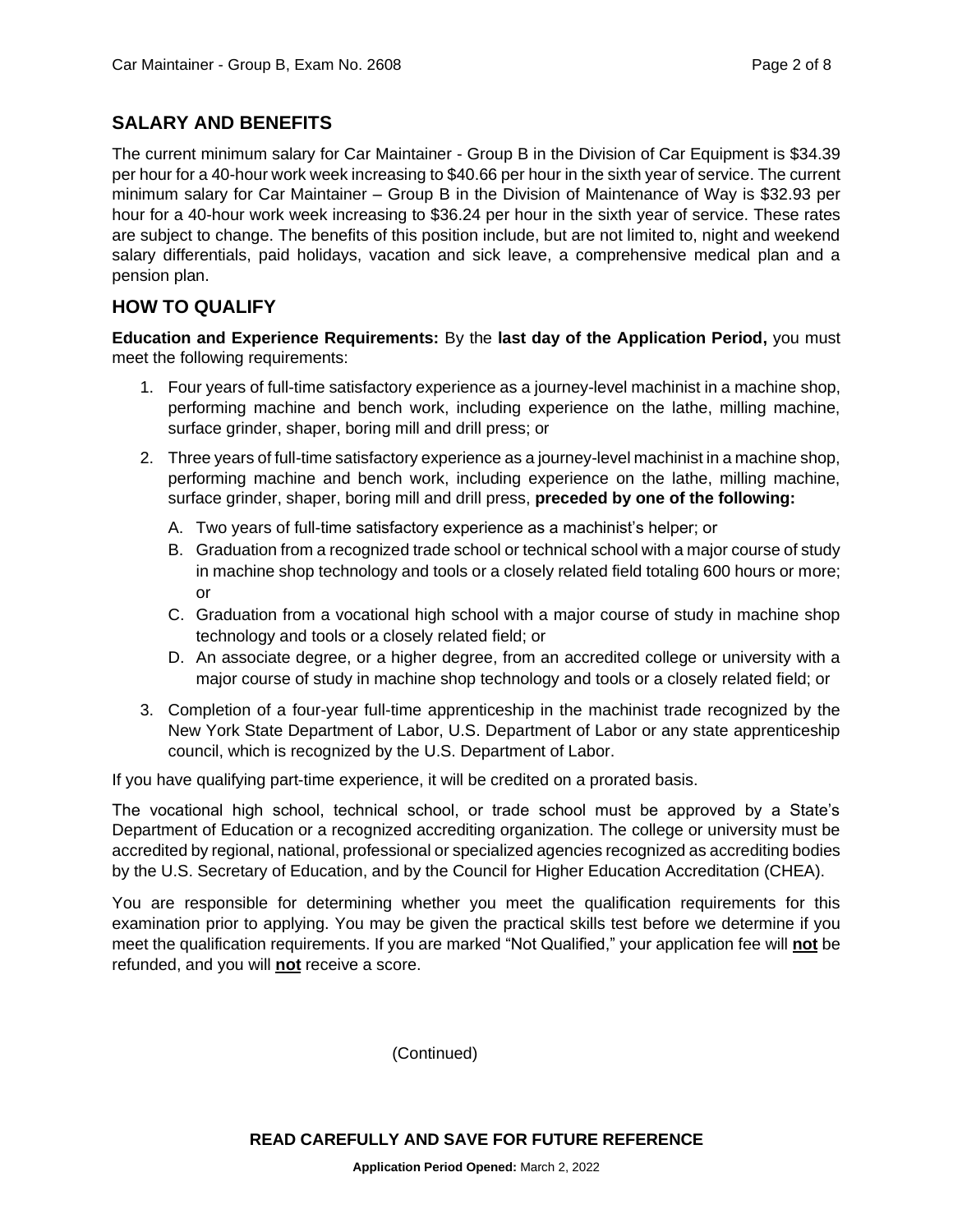#### **HOW TO QUALIFY** (Continued)

**Foreign Education Fact Sheet (required only if you need credit for your foreign education for this examination)**: If you were educated outside the United States, you must have your foreign education evaluated to determine its equivalence to education obtained in the United States. The services that are approved to make this evaluation, as well as instructions on how to submit this evaluation are listed in the Foreign Education Fact Sheet, which will be attached to this Notice of Examination during the application period. When you contact the evaluation service, ask for a **"document-by-document"** (general) evaluation of your foreign education. Your foreign education evaluation **must** be submitted directly to NYC Transit's Examinations Unit by the service completing the evaluation. Foreign education evaluations received directly from applicants will **not** be accepted. You may also visit [http://web.mta.info/nyct/hr/forms\\_instructions.htm](http://web.mta.info/nyct/hr/forms_instructions.htm) to access the Foreign Education Fact Sheet on our website.

**Note:** If you have earned a higher-level degree in the United States that supersedes the level and type of education required to meet the qualification requirements, you do not need to submit a foreign education evaluation. However, you must indicate that you have completed the higher-level degree in the United States; proof of acceptance into an academic program or school is not sufficient to determine satisfactory equivalency.

### **REQUIREMENTS TO BE APPOINTED**

**Vaccination Requirement**: As of November 14, 2021, MTA New York City Transit is requiring all new hires to be fully vaccinated against Covid-19. "Fully vaccinated" means having received both doses of a 2-dose vaccine and two weeks have elapsed since the second dose, or having received 1 dose of a 1-dose vaccine and two weeks have elapsed since the dose.

You can request a medical or religious accommodation from this requirement by forwarding your requests to [Workforce.Relations@nyct.com.](mailto:Workforce.Relations@nyct.com) To contact us by phone, call 347-643-8209.

**Medical Requirement:** Medical guidelines have been established for the position of Car Maintainer - Group B . You will be examined to determine whether you can perform the essential functions of the position. Where appropriate, a reasonable accommodation will be provided for a person with a disability to enable such person to perform the essential functions of the job.

**Drug Screening Requirement:** You must pass a drug screening in order to be appointed, and if appointed, you will be subject to random drug and alcohol tests for the duration of your employment. Additionally, if you have tested positive on a drug or alcohol test or had a refusal to test during preemployment or while employed by a Federal DOT-regulated employer during the applicable period, you must have completed the Substance Abuse Professional (SAP) evaluation, referral and education/treatment process required by federal law in order to be assigned to this safety-sensitive position.

**Residency:** New York City residency is not required for this position.

**English Requirement:** You must be able to understand and be understood in English to perform the duties and responsibilities of the position.

**Proof of Identity:** Under the Immigration Reform and Control Act of 1986, you must be able to prove your identity and your right to obtain employment in the United States prior to employment with MTA New York City Transit.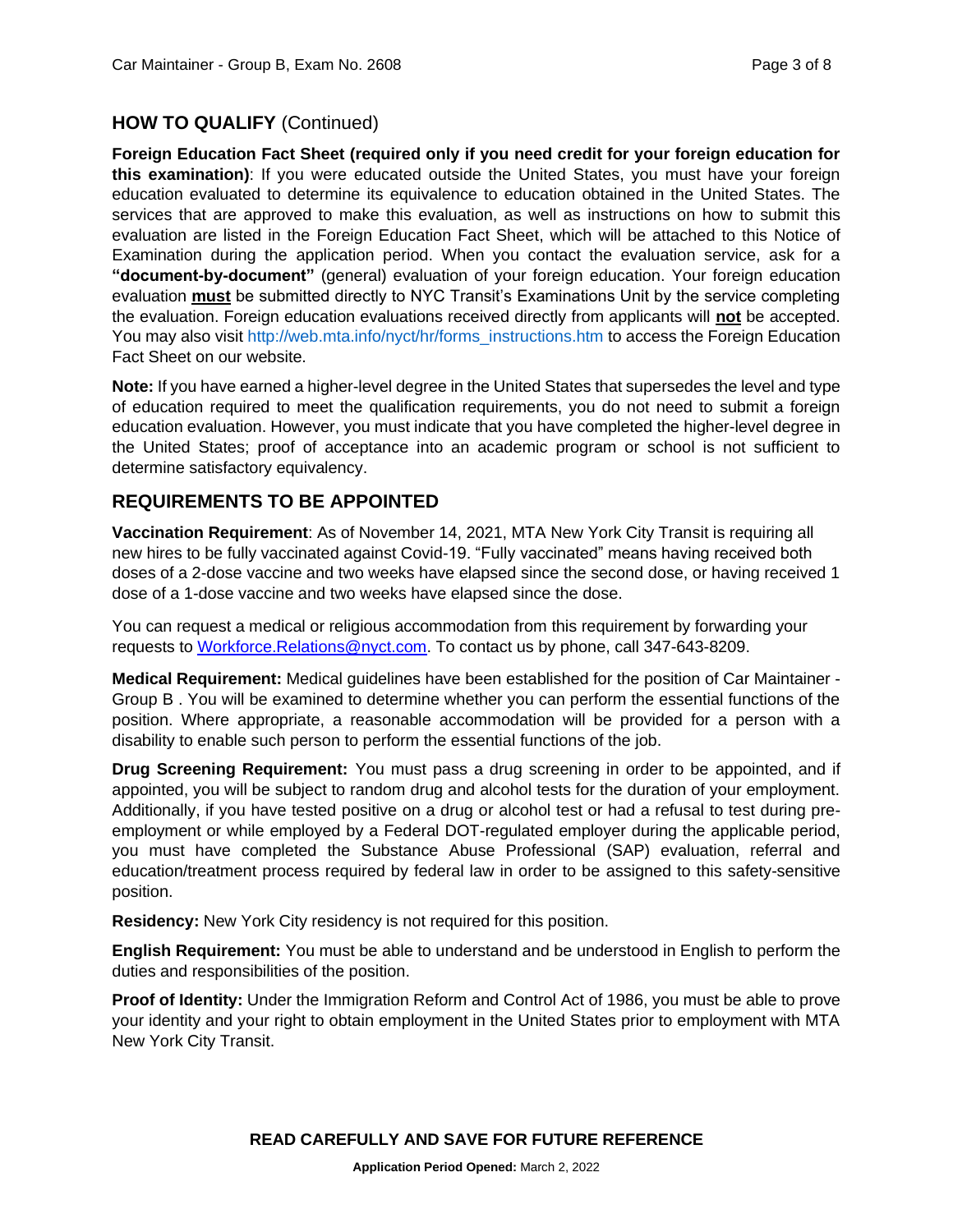#### **HOW TO OBTAIN AN APPLICATION**

During the application period, you may apply online for this examination (see the Online Applications sub-section below). Or, if you are unable to apply online, you may obtain an electronic copy of the mail-in application package for this examination by emailing a request to [examsunit@nyct.com](mailto:examsunit@nyct.com) during the application period. The MTA Exam Information Center, located in the lobby of 180 Livingston Street, Brooklyn, NY 11201, is currently closed. If you believe you have a special circumstance (e.g., a disability, military duty) that prevents you from applying as instructed below, please refer to the Special Circumstances Guide referenced in the "Special Arrangements" section below.

#### **HOW TO SUBMIT AN APPLICATION**

You must submit an application during the application period, and applications will **not** be accepted in person. Applicants who apply online and wish to request a Fee Waiver **must** only complete the Online Applications Steps 1 through 4 below.

#### **Online Applications:**

- 1. If you are not an active MTA employee, apply using [www.mymta.info/exams](http://www.mymta.info/exams) by the last day of the application period (Active MTA employees can apply using the "BSC" employee portal at [www.mymta.info\)](http://www.mymta.info/). Note: The application system may not function properly with mobile devices or tablets. For best results when applying, please use the latest version of Internet Explorer, open a new window, and avoid having multiple tabs open in the same window.
- 2. To apply, log into your existing account, or create an account if you do not yet have one.
- 3. Follow the steps to submit an application.
- 4. A confirmation number will appear on the same page after submitting your application (Save this number for future reference).

**IMPORTANT:** If you are requesting a fee waiver, you should not complete Steps 5, 6, or 7 below. Instead, by April 6, 2022, you must submit documentation supporting your fee waiver request by mail to Car Maintainer - Group B, Exam No. 2608, MTA NYC Transit, 180 Livingston Street, Room 4070, Brooklyn, NY 11201. You must include your full name, last 4 digits of your Social Security Number (SSN), your Applicant ID Number (if known), your online application confirmation number, and the exam title and number with your request. For fee waiver request documentation requirements, please refer to the Fee Waiver Request Guide, which is accessible online at [http://web.mta.info/nyct/hr/forms\\_instructions.htm](http://web.mta.info/nyct/hr/forms_instructions.htm) and will be attached to this Notice of Examination during the application period.

- 5. Below the confirmation number, a Pay Examination Fee button will appear for you to click to open the payment page.
- 6. A major credit card or a bank card associated with a bank account must be used when paying the application fee, and this fee will appear on your credit or bank card statement as "MTA NYCT Exam Fee." Note: Disputing the application fee could result in removal from this examination, and it might affect your ability to apply online for any future examinations.
- 7. You will be sent a confirmation email after you submit payment for the application fee (Save this email for future reference).

Note: If you have trouble paying the application fee after submitting your online application, please visit [http://web.mta.info/nyct/hr/forms\\_instructions.htm](http://web.mta.info/nyct/hr/forms_instructions.htm) to access the Online Payment Tutorial.

(Continued)

#### **READ CAREFULLY AND SAVE FOR FUTURE REFERENCE**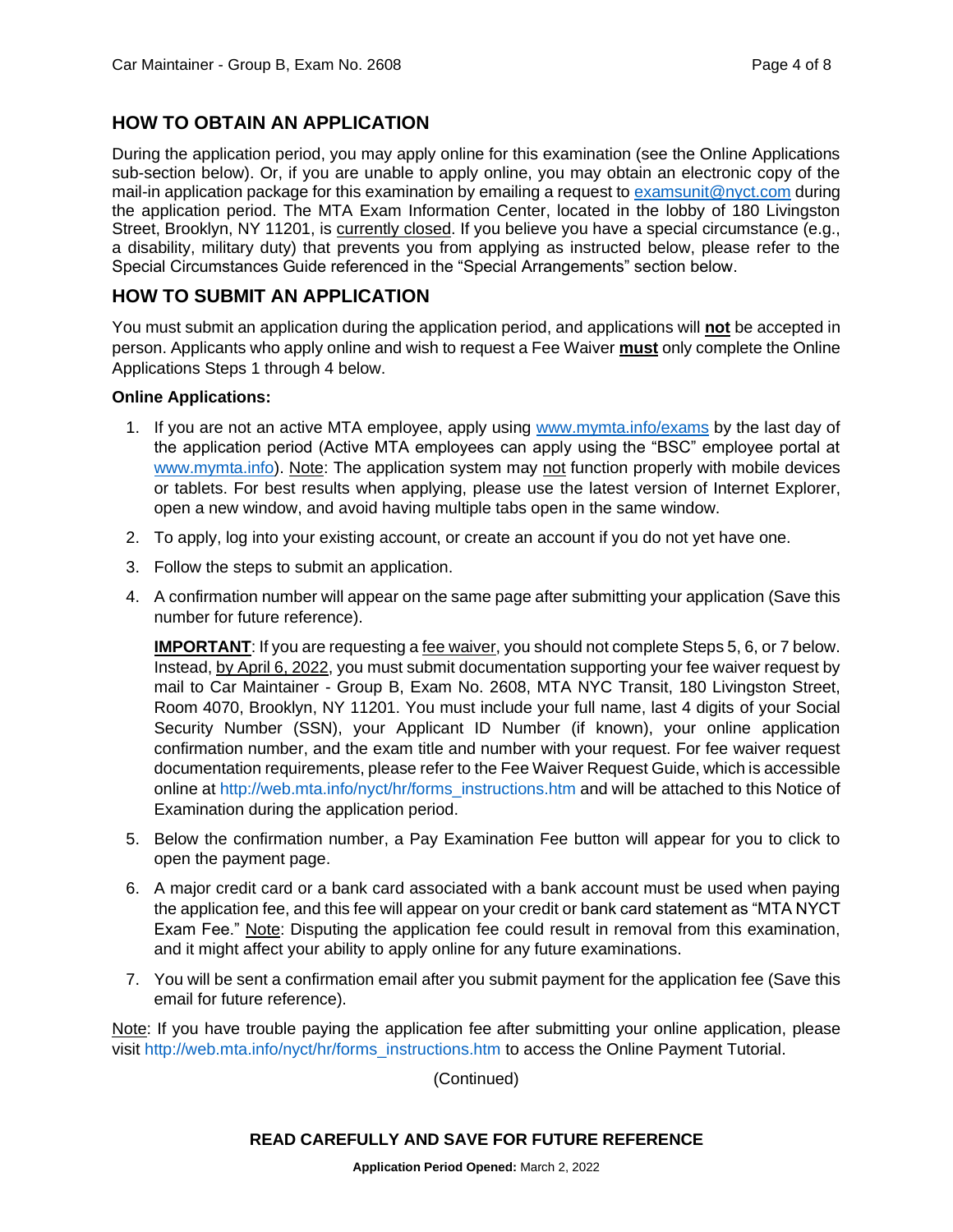## **HOW TO SUBMIT AN APPLICATION** (Continued)

**IMPORTANT:** Your application submission confirms that you have read this Notice of Examination, including any dates and the requirements.

**Application Fee**: This fee is generally not refundable. Under special circumstances, you may be entitled to a refund. Please refer to the Department of Citywide Administrative Services ("DCAS") General Exam Regulation E.3.4 to determine if you are entitled to a refund. Please visit [http://web.mta.info/nyct/hr/forms\\_instructions.htm](http://web.mta.info/nyct/hr/forms_instructions.htm) to access the DCAS General Exam Regulations online. Application fee refund requests, along with any relevant supporting documentation, should be emailed to [examsmakeups@nyct.com](mailto:examsmakeups@nyct.com) or mailed to the address in the "Correspondence" section below.

### **ADMISSION LETTER OR NOTICE OF PROPOSED DISQUALIFICATION**

An Admission Letter or a Notice of Proposed Disqualification will be mailed to you at least 10 days before the first date of the practical skills test. If you do not receive an Admission Letter or Notice of Proposed Disqualification at least 4 days before this date, you **must** email a request for a duplicate Admission Letter/Notice of Proposed Disqualification to [examsunit@nyct.com.](mailto:examsunit@nyct.com) A paper copy of the Admission Letter is your ticket for admission to the test.

Applicants **must** keep their mailing address **up to date**. Please refer to the "Correspondence" section below for instructions on how to update your address and other contact information.

#### **THE TEST**

You will be given a practical skills test. A score of at least 70% is required to pass this test. Your score on this test will be used to determine your place on the eligible list.

You will be assigned to a test date and location, and you cannot request that your scheduled test date or location be changed, unless you meet the conditions in the "Special Arrangements" section below.

Veterans' or Disabled Veterans' Credit will be granted only to eligible passing candidates who request that they be applied. Veterans' or Disabled Veterans' Credit should be requested at the time of application but **must** be requested before the date the eligible list is established. Claims for Veterans' or Disabled Veterans' Credit cannot be made once the eligible list is established.

The practical skills test will require you to perform machine and bench work tasks while demonstrating safe and proper use of hand tools and machinery.

#### **TEST ADMINISTRATION GUIDELINES**

**Warning:** You are not permitted to enter the test site with cellular phones, smart watches, beepers, pagers, cameras, portable media players, or other electronic devices. Calculators are permitted; however, they must be hand-held, battery or solar powered, numeric only. Calculators with functions **other than** addition, subtraction, multiplication and division **are prohibited**. Electronic devices with an alphabetic keyboard or with word processing or data recording capabilities such as planners, organizers, etc. are prohibited. If you use any of these devices in the building at any time before, during or after the test, you may **not** receive your test results, your test score may be nullified, and your application fee will **not** be refunded.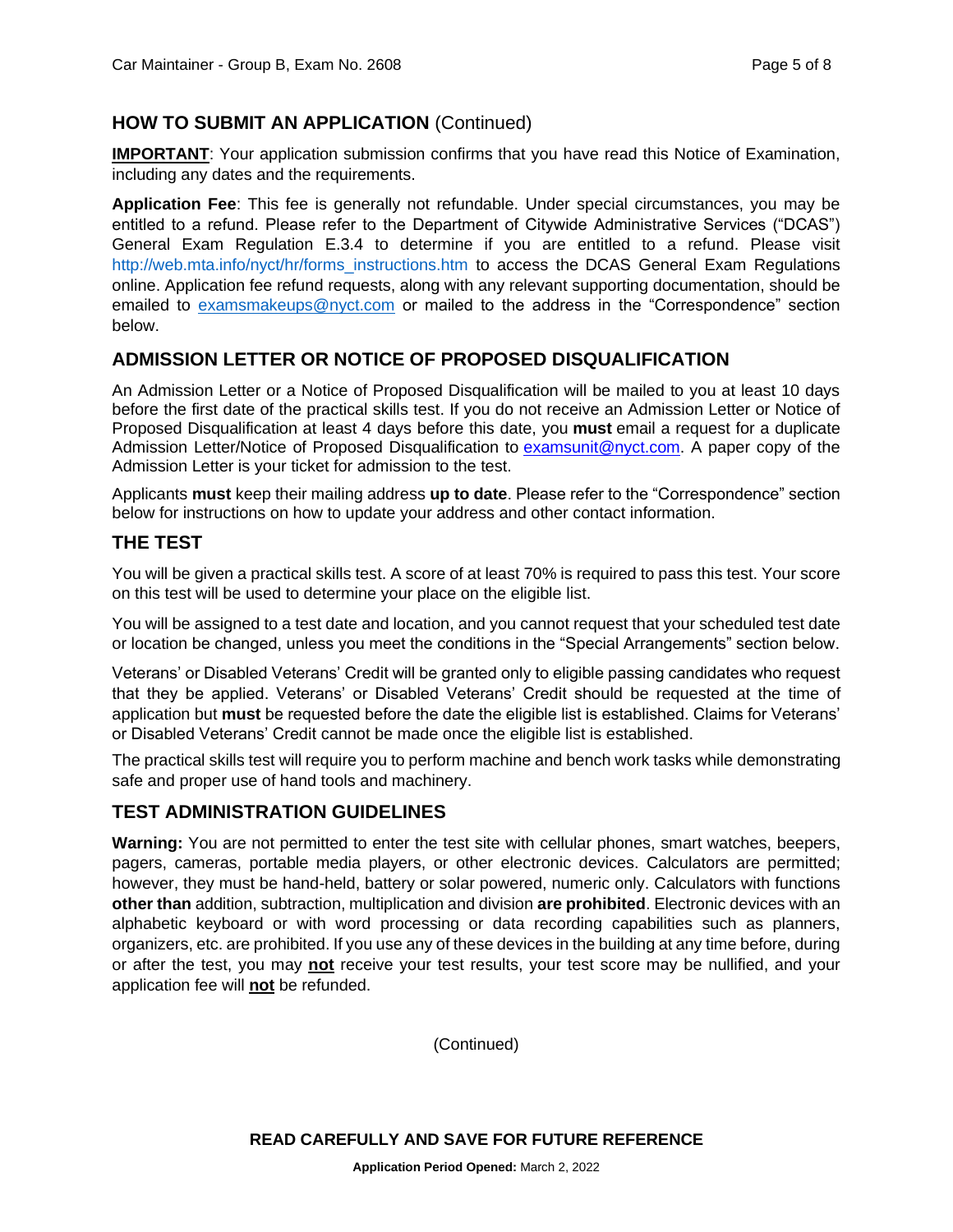## **TEST ADMINISTRATION GUIDELINES** (Continued)

**Social Distancing** and other safety protocols, **including the wearing of masks**, will be required during the administration of the test. Further details will be provided on your Admission Letter.

You may not have any other person, including children, present with you while you are being processed for or taking the test and no one may wait for you inside of the test site while you are taking the test.

**Required Identification: You are required to bring one (1) form of valid (non-expired) signature and photo bearing identification to the test site**. The name that was used to apply for the exam must match the first and last name on the photo ID. A list of acceptable identification documents is provided below**. If you do not have an acceptable ID, you may be denied testing.** Acceptable forms of identification (bring one) are as follows: State issued driver's license, State issued identification card, US Government issued Passport, US Government issued Military Identification Card, US Government issued Alien Registration Card, IDNYC, Employer ID with photo, or Student ID with photo.

**Leaving:** You must leave the test site once you finish the test. If you leave the test site after being fingerprinted but before finishing the test, you will not be permitted to re-enter. If you disregard this instruction and re-enter the test site, you may not receive your test results, your test score may be nullified, and your application fee will not be refunded.

### **THE TEST RESULTS**

If you meet the education and experience requirements and pass the practical skills test, your name will be placed in final score order on an eligible list and you will be given a list number. You will be notified by mail of your test results. If you meet all the requirements and conditions, you will be considered for appointment when your name is reached on the eligible list.

#### **ADDITIONAL INFORMATION**

**Training:** You may be required to undergo a formalized training course during your probationary period. Failure to successfully complete the training course may result in termination.

**Probationary Period:** You will be required to complete a one-year probationary period. If you do not successfully complete the probationary period, you may be terminated.

**Promotion Examination:** A promotion examination for this title is being held for eligible MTA New York City Transit employees. The names appearing on the promotion list will be considered first in filling vacancies.

**Selective Certification for Special Experience:** If you have the experience listed below, you may be considered for appointment to positions requiring this experience through a process called Selective Certification. If you qualify for Selective Certification, you may be given preferred consideration for positions requiring this experience. If you have qualifying experience, as listed below, follow the instructions given to you on the date of the practical skills test to indicate your interest in such selective certification. Your experience will be verified by MTA New York City Transit at the time of consideration for appointment.

**Selective Certification for positions requiring CNC (Computer Numerical Control) Machine Operator experience.** Two years of full-time CNC (Computer Numerical Control) machine operator experience.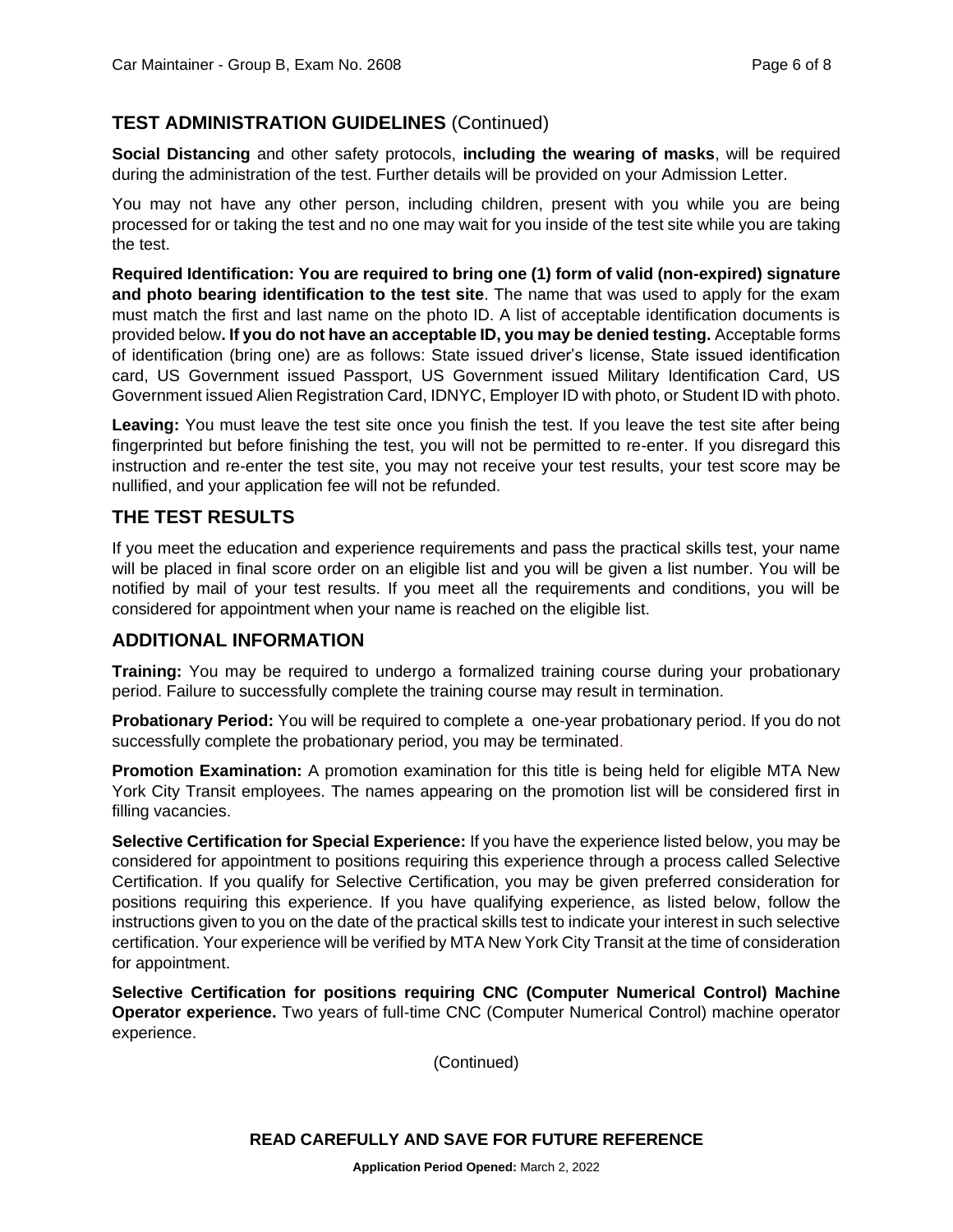## **ADDITIONAL INFORMATION** (Continued)

The above Selective Certification requirement may be met at any time during the duration of the list. If you meet this requirement at some future date, please submit a request by mail to the address in the "Correspondence" section below. Please include the examination title and number, your social security number, and the Selective Certification you are requesting in your correspondence.

#### **SPECIAL ARRANGEMENTS**

**Special Test Accommodations:** If you plan to request an alternate test date due to your religious observance or special testing accommodations due to disability, please follow the instructions included in the Special Circumstances Guide, which is accessible online at [http://web.mta.info/nyct/hr/forms\\_instructions.htm](http://web.mta.info/nyct/hr/forms_instructions.htm) and will be attached to this Notice of Examination during the application period. An alternate test date due to religious observance must be requested no later than 15 days prior to the date on which practical skills testing is expected to begin. Special testing accommodations due to disability must be requested no later than 30 days prior to the date on which practical skills testing is expected to begin.

**Make-Up Tests:** You may apply for a make-up test if you cannot take the practical skills test as scheduled for any of the following reasons:

- 1. Compulsory attendance before a public body; or
- 2. On-the-job injury or illness caused by municipal employment where you are an officer or employee of the City; or
- 3. Absence from the test within one week after the death of a spouse, domestic partner, parent, sibling, child, or child of a domestic partner where you are an officer or employee of the City; or
- 4. Absence due to ordered military duty; or
- 5. A clear error for which MTA New York City Transit is responsible; or
- 6. A temporary disability, pregnancy-related, or child-birth related condition preventing you from taking the test

To request a make-up test, submit your request with documentation of the special circumstances that caused you to miss your test (as attachments) by email to [examsmakeups@nyct.com](mailto:examsmakeups@nyct.com) or by mail to the address in the "Correspondence" section below as soon as possible.

#### **CORRESPONDENCE**

**Change of Contact Information:** It is critical that you keep your contact information (i.e., telephone number, mailing address and/or email address) current with MTA New York City Transit. You may miss important information about your exam(s) or consideration for appointment or promotion, including important information that may require a response from you by a specified deadline, if we do not have your correct contact information. To update your contact information, you may

- 1. Email us at [examsunit@nyct.com](mailto:examsunit@nyct.com) with the subject "Contact Info Update;" or
- 2. Mail your request to the address at the end of this section.

Your request must include your full name, exam title(s), exam number(s) and your old and new telephone numbers, mailing and/or email address**. MTA employees must also visit the employee portal at** [www.mymta.info](http://www.mymta.info/) **to update their contact information through the MTA Business Service Center (BSC).**